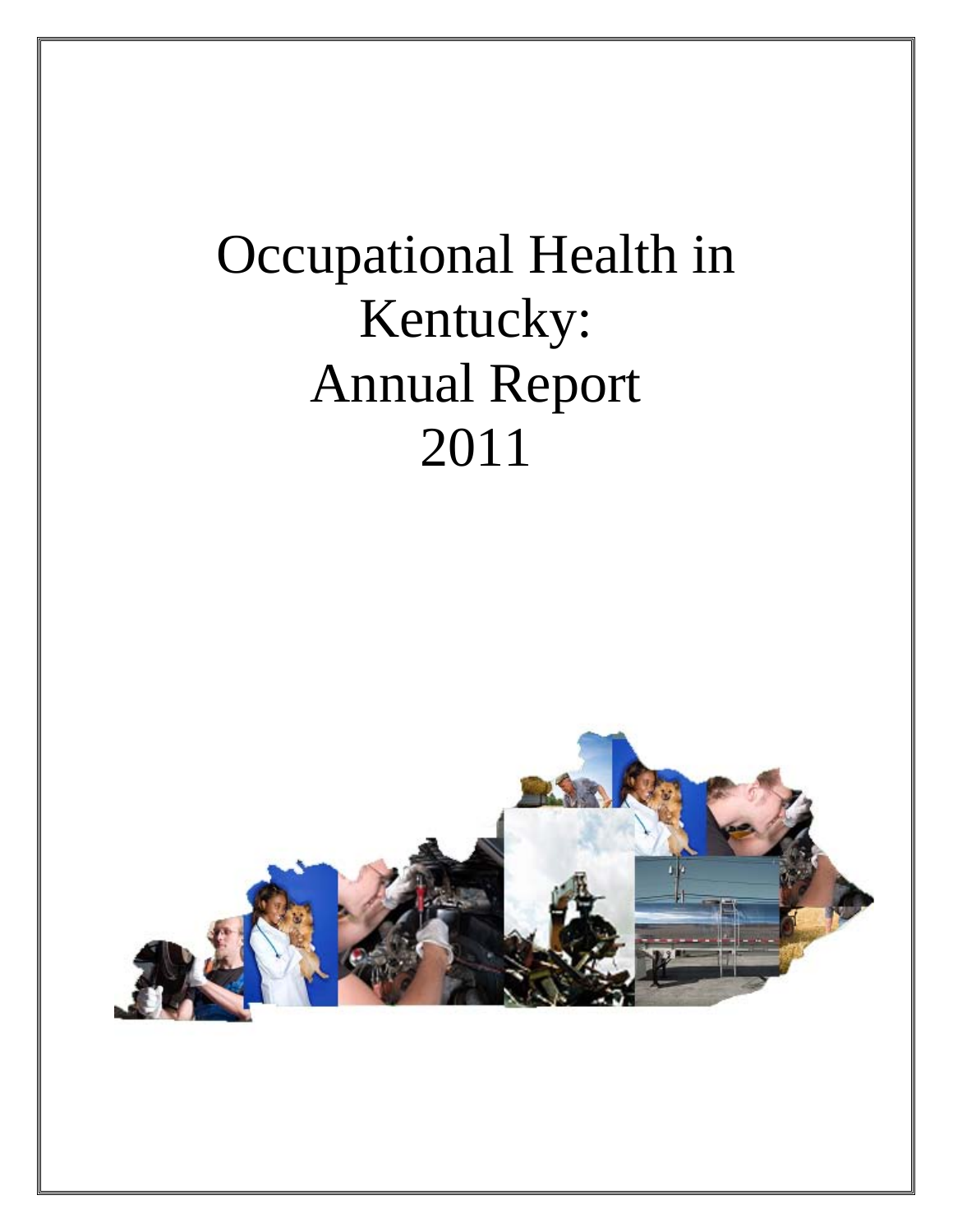#### **PREFACE**

## **About this Report**

This is the sixth annual report produced by the Kentucky Occupational Safety and Health Surveillance (KOSHS) program at the Kentucky Injury Prevention and Research Center. This report is intended to provide trend data on occupational injury and illness indicators including health, exposure, hazard, intervention, and socio-economic indicators. It also includes comparisons between Kentucky occupational injury and illness rates, and US rates.

The Kentucky Injury Prevention and Research Center, as the bona fide agent for the Kentucky Department for Public Health, has been funded by the National Institute for Occupational Safety and Health (NIOSH) to collect data on 20 indicators of worker injuries and illnesses using guidelines established by the Council of State and Territorial Epidemiologists (CSTE). Kentucky also collects data for three state- specific indicators.

Indicator data was collected using standardized methodology from a variety of different state data sources including emergency department billing data, inpatient hospitalization billing data, motor vehicle crash data, mortality data, poison control center data, workers' compensation

data, state personnel cabinet data, Kentucky Adult Blood Lead Epidemiology and Surveillance data, and Kentucky Cancer Registry data among others.

# **Our Objectives**

The objectives of the KOSHS program are to identify worker populations and work environments with elevated risk for nonfatal and fatal worker injuries and illnesses, to identify risk factors for an occupational injury, and to develop strategies for dissemination of state occupational health data, with the ultimate goal of reducing the burden of occupational injuries in Kentucky.

#### **Contents**

| CSTE/NIOSH Indicators4 |  |
|------------------------|--|

# **Cover Images**

Worker and industry images courtesy of Microsoft Office Online Clipart at [http://office.microsoft.com/en](http://office.microsoft.com/en-us/clipart/default.aspx)[us/clipart/default.aspx](http://office.microsoft.com/en-us/clipart/default.aspx)

This publication was supported by grant number 1U60/OH008483-06 from CDC-NIOSH. Its contents are solely the responsibility of the Kentucky Injury Prevention and Research Center and do not necessarily represent the official views of NIOSH. The Kentucky Injury Prevention and Research Center is a bona fide agent of the Kentucky Department for Public Health.

\_\_\_\_\_\_\_\_\_\_\_\_\_\_\_\_\_\_\_\_\_\_\_\_\_\_\_\_\_\_\_\_\_\_\_\_\_\_\_\_\_\_\_\_\_\_\_\_\_\_\_\_\_\_\_\_\_\_\_\_\_\_\_\_\_\_\_\_\_\_\_\_\_\_\_\_\_\_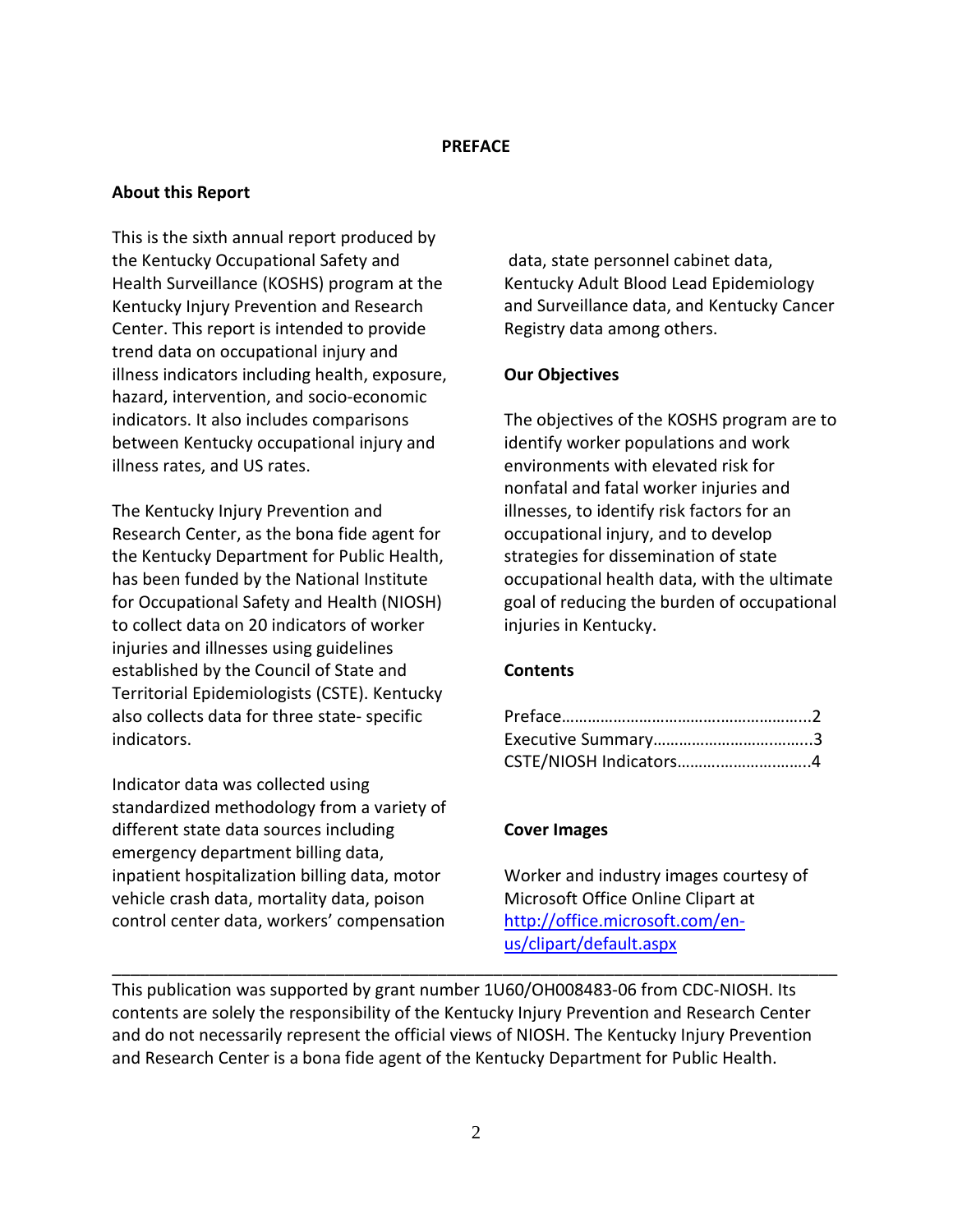#### **EXECUTIVE SUMMARY**

#### Key findings:

- Kentucky's 2008 *nonfatal* work-related injury and illness rate has decreased 50% since 1998 but is still 14% above the national rate.
- $\Box$  The highest number of work-related fatalities was in the transportation industry (n=21) in the year 2009.
- $\Box$  Kentucky's amputation workers' claim rate decreased to 8 claims/100,000 workers in 2008.
- From 2000 to 2009, Kentucky's overall musculoskeletal disorder incidence rate decreased 59%.
- $\Box$  The acute work-related pesticideassociated injury and illness rate for Kentucky decreased 16% from 2009 to 2010.
- $\Box$  Kentucky's 2008 malignant mesothelioma incidence rate increased 44% from 2006 to 2008.
- $\Box$  The Kentucky occupational motor vehicle nonfatal and fatality rate has remained the same since the year 2006. Workers' Compensation claims were most frequently filed for the Services industry.
- $\Box$  The Kentucky industries at greatest risk for occupational injury were nursing and residential care facilities, air transportation, and couriers and messengers industries in 2008. The occupation at highest risk for work-related injuries and illnesses in Kentucky was the laborers, and freight, stock, and the material movers occupation in 2008.
- $\Box$  The occupational fall injury incidence rate increased 10% in 2009, and occurred primarily in the services industry and in the laborers except construction occupation.
- $\Box$  The industries at highest risk for occupational mortality in 2008 were the construction, and truck transportation industries.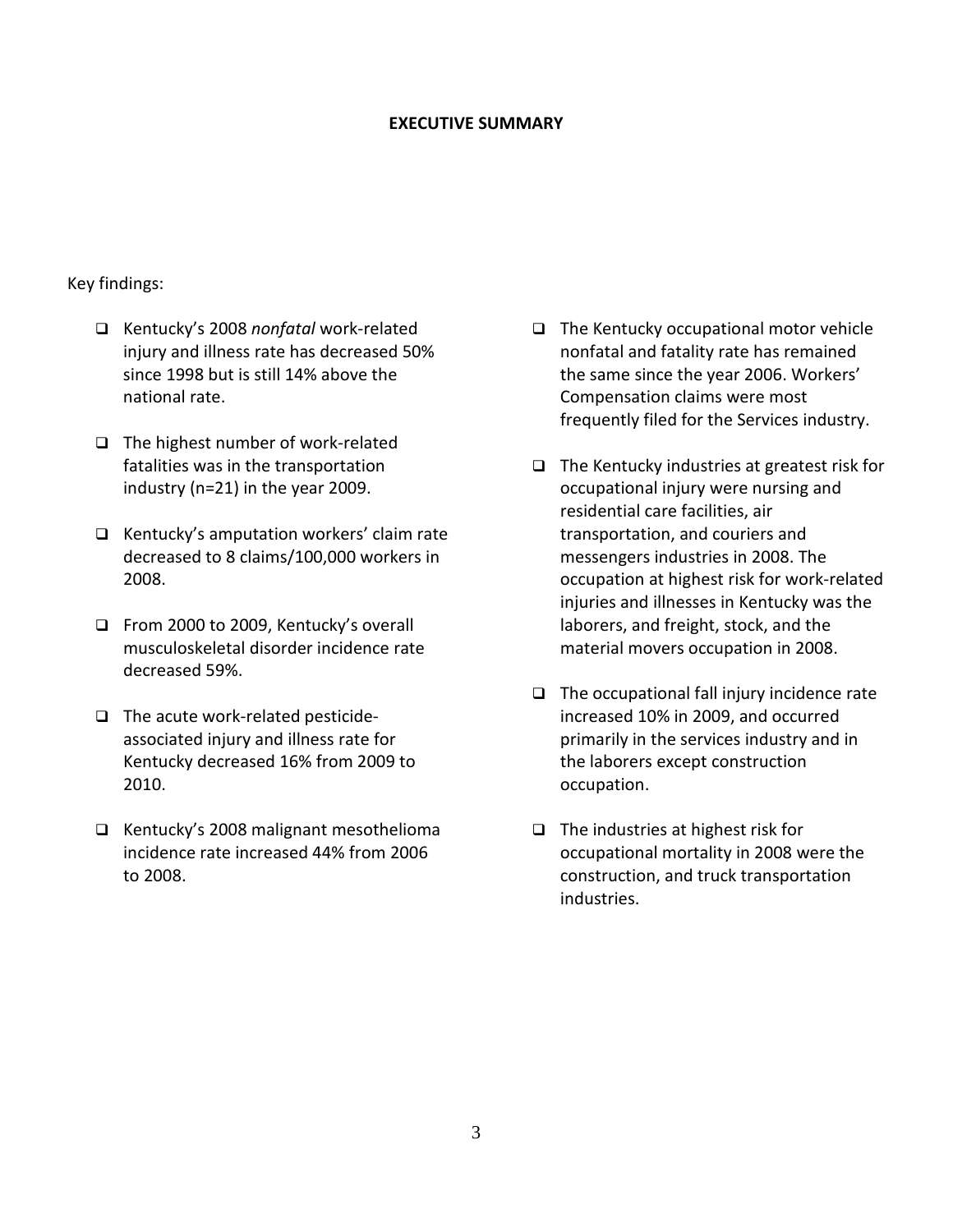#### **Indicator #1: Non-Fatal Work Related Injuries and Illnesses Reported By Employers**

In 2009, there were 51,200 nonfatal work-related injuries and illnesses in Kentucky, with an incidence rate of 4,200/100,000 employees, down 44% from 1998 (Figure 1). Kentucky is still 21% above the national incidence rate of 3,600 /100,000 FTEs.





Data Source: Annual BLS Survey of Occupational Injuries and Illnesses (SOII)

#### **Indicator #2: Work-Related Hospitalizations**

In 2010, there were 1,513 work-related hospitalizations with an annual crude rate of 82/100,000 employed persons age 16 years and older, down 56% from the year 2000 (Figure 2).

\_\_\_\_\_\_\_\_\_\_\_\_\_\_\_\_\_\_\_\_\_\_\_\_\_\_\_\_\_\_\_\_\_\_\_\_\_\_\_\_\_\_\_\_\_\_\_\_\_\_\_\_\_\_\_\_\_\_\_\_\_\_\_\_\_\_\_\_\_\_\_\_\_\_\_\_\_\_\_\_\_\_\_\_\_\_





Data Source: Numerator data was obtained from the KY Dept. for Public Health hospital discharge data set and National Hospital Discharge Survey. Denominator data was obtained from BLS Current Population Survey data. Note: 2008 and 2009 hospitalization data may not be complete by expected payer source. \*US data was not available for years 2007- 2010.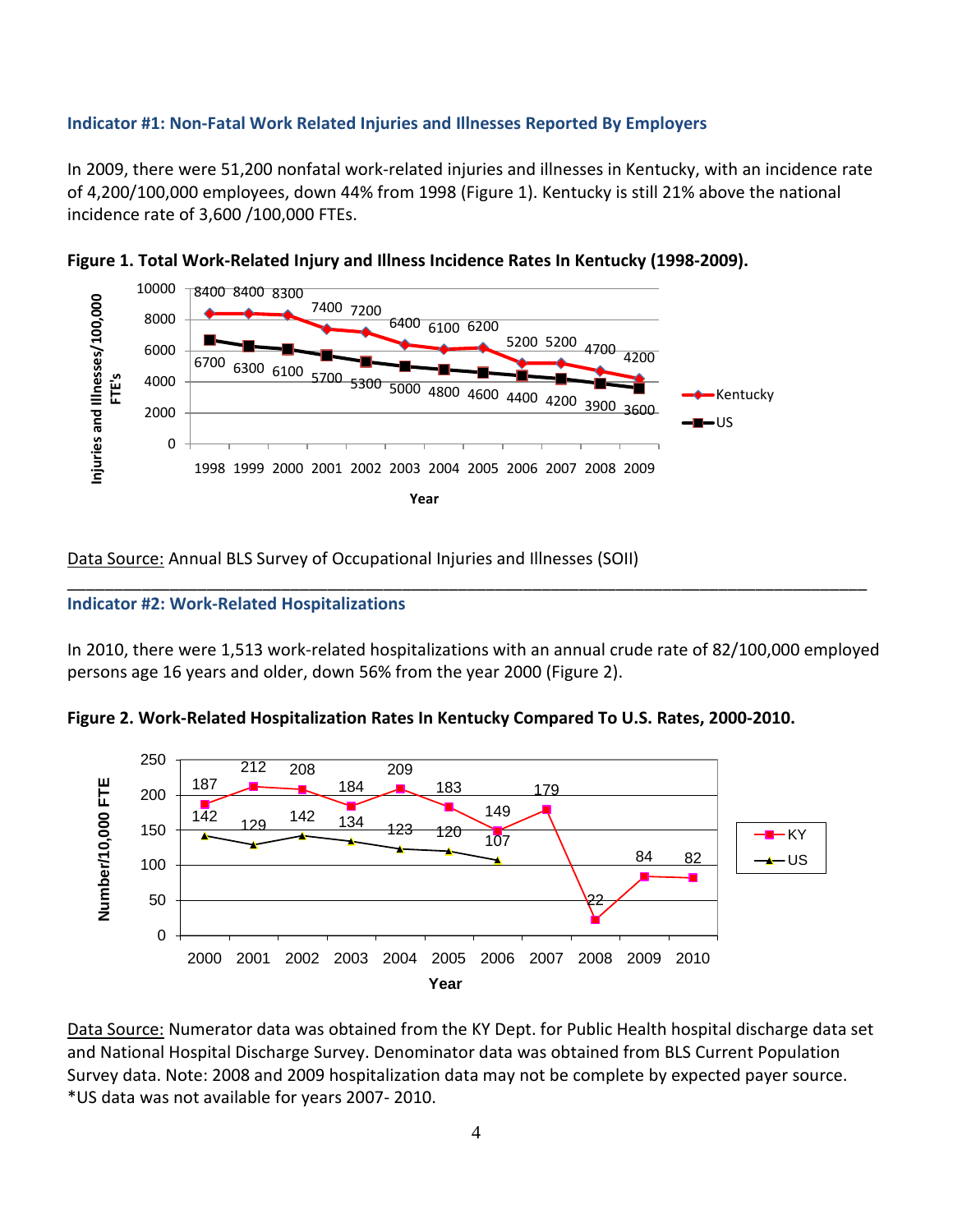#### **Indicator #3: Fatal Work-Related Injuries by Industry Sector- 2009.**

|                                                         | # of KY<br><b>Deaths</b><br>In 2009 | 2009<br><b>KY Fatality Rate<sup>a</sup></b> | 2009<br><b>US Fatality</b><br>Rate <sup>b</sup> |
|---------------------------------------------------------|-------------------------------------|---------------------------------------------|-------------------------------------------------|
| <b>Industry</b>                                         |                                     |                                             |                                                 |
| <b>Transportation, Warehousing</b>                      |                                     |                                             |                                                 |
| & Utilities                                             | 21                                  | 23.7                                        | 12.5                                            |
| <b>Wholesale/Retail Trade</b>                           | 11                                  | 4.0                                         | 2.4                                             |
| <b>Healthcare and Social</b>                            |                                     |                                             |                                                 |
| <b>Assistance</b>                                       | 3                                   | 1.4                                         | 0.7                                             |
| <b>Services</b>                                         | 20                                  | 2.4                                         | 2.0                                             |
| Agriculture, Forestry, Fishing,                         |                                     |                                             |                                                 |
| and Hunting                                             | 9                                   | 112.5                                       | 230                                             |
| <b>Construction</b>                                     | 12                                  | 16.4                                        | 13.7                                            |
| <b>Manufacturing</b>                                    | 8                                   | 3.8                                         | 2.6                                             |
| Mining                                                  | 8                                   | 33.5                                        | 15.8                                            |
| Total                                                   | 92                                  | 5.4                                         | 3.4                                             |
| <sup>a</sup> Kentucky Cabinet for Workforce Development |                                     |                                             |                                                 |

<sup>b</sup>Number of employed persons obtained from the Bureau of Labor Statistics. Rates calculated per 100,000 workers.

\_\_\_\_\_\_\_\_\_\_\_\_\_\_\_\_\_\_\_\_\_\_\_\_\_\_\_\_\_\_\_\_\_\_\_\_\_\_\_\_\_\_\_\_\_\_\_\_\_\_\_\_\_\_\_\_\_\_\_\_\_\_\_\_\_\_\_\_\_\_\_\_\_\_\_\_\_\_\_\_\_\_\_\_

**Indicator #4: Work-Related Amputations with Days Away From Work Reported By Employers**

There were 100 amputation cases with days away from work in 2009, down 70 cases from the year 2008. The annual incidence rate of 8 cases per 100,000 FTEs was higher than the national amputation incidence rate of 7/100,000 (BLS SOII) in 2009 (Figure 4).





Data Source: Annual BLS Survey of Occupational Injuries and Illnesses (SOII).

*\_\_\_\_\_\_\_\_\_\_\_\_\_\_\_\_\_\_\_\_\_\_\_\_\_\_\_\_\_\_\_\_\_\_\_\_\_\_\_\_\_\_\_\_\_\_\_\_\_\_\_\_\_\_\_\_\_\_\_\_\_\_\_\_\_\_\_\_\_\_\_\_\_\_\_\_\_\_\_\_\_\_\_\_\_\_*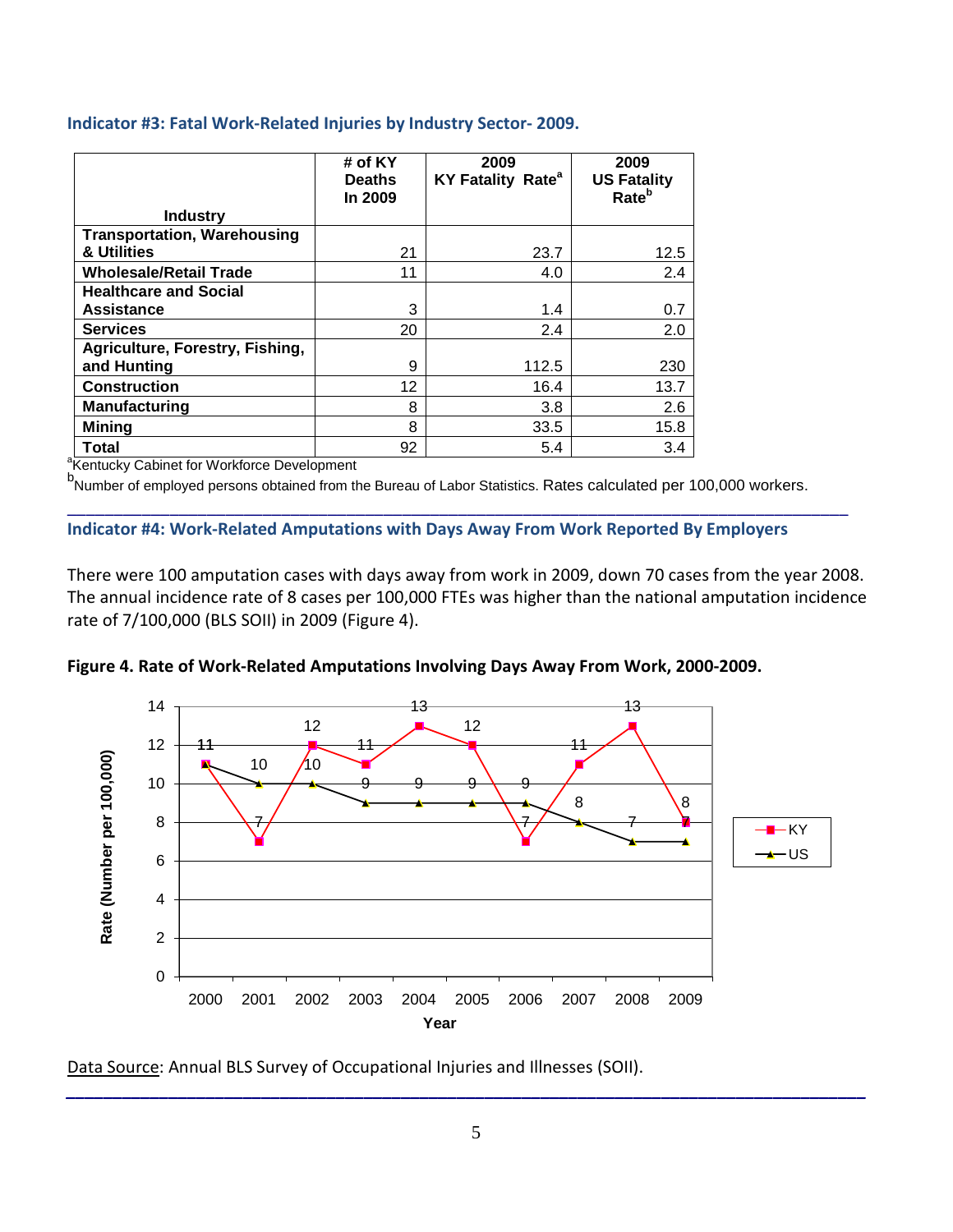#### **Indicator #5: Amputation Claims Filed With the State Workers' Compensation System by Injury Year**

The number of amputation injury claims filed with the Kentucky Department of Workers' Claims in the year 2008 was 134 compared to 181 claims filed in 2007 and the annual incidence rate for amputation claims was 7.7 cases per 100,000 employees (Figure 5). Most of the amputations occurred in the manufacturing industry (n=70).





Data Source: Work-related amputation surveillance data was provided by the Kentucky Department of Workers' Claims, Frankfort, KY.

\_\_\_\_\_\_\_\_\_\_\_\_\_\_\_\_\_\_\_\_\_\_\_\_\_\_\_\_\_\_\_\_\_\_\_\_\_\_\_\_\_\_\_\_\_\_\_\_\_\_\_\_\_\_\_\_\_\_\_\_\_\_\_\_\_\_\_\_\_\_\_\_\_\_\_\_\_\_\_\_\_\_\_\_\_\_

#### **Indicator #6: Work-Related Burn Hospitalizations**

There were 24 work-related burn hospitalizations in 2010 (most recent year available). The annual crude rate for work-related burn hospitalizations was 1.3 per 100,000 employed persons in 2010. Kentucky workrelated burn hospitalization rates have been decreasing since the year 2000 (Figure 6).





Data Source: Kentucky Department for Public Health hospital discharge data. Note: Hospital discharge data may be incomplete for years 2008 and 2009.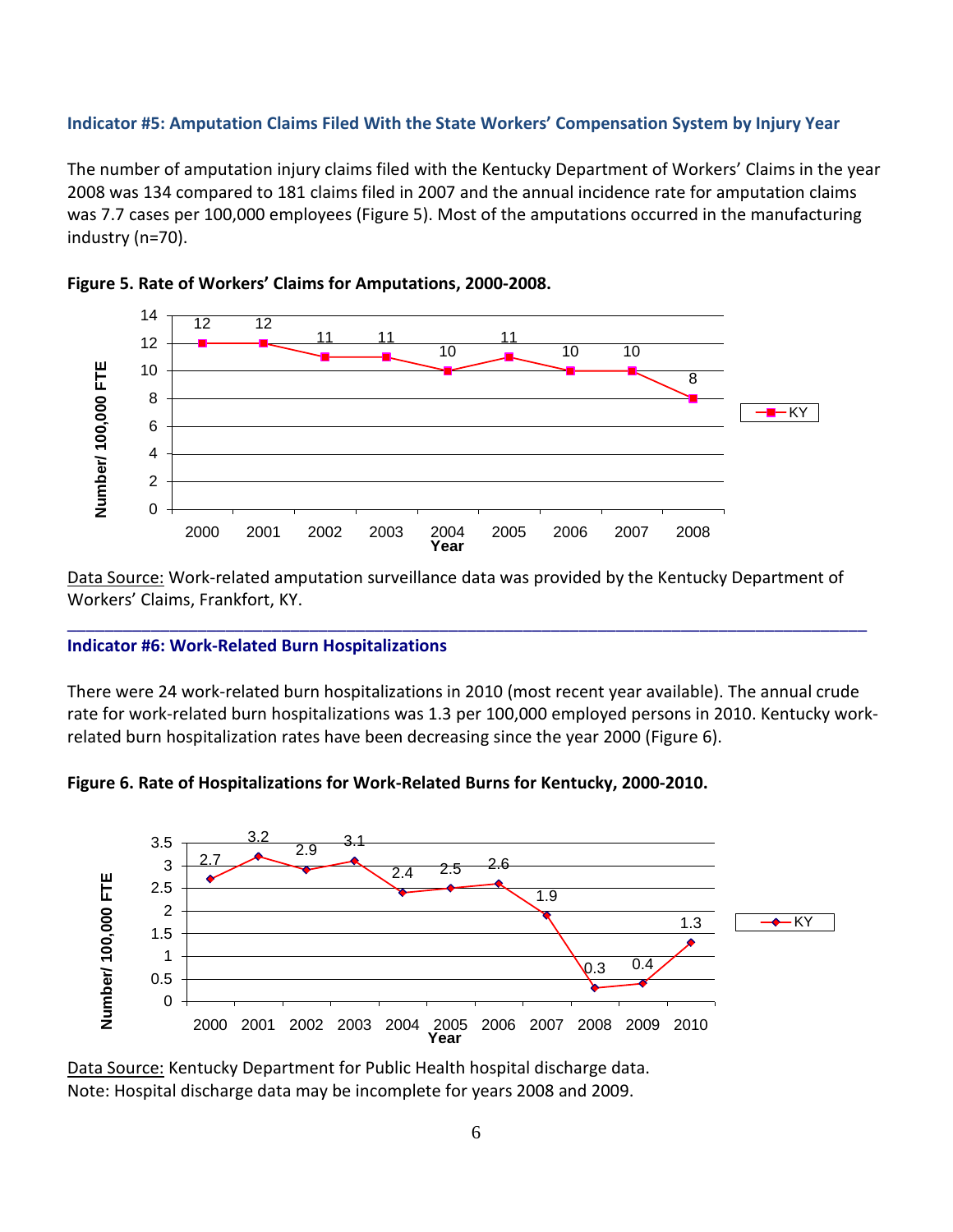# **Indicator #7: Work-Related Musculoskeletal Disorders (MSDs) with Days Away From Work**

Kentucky had a total annual MSD incidence rate of 417 cases/100,000 FTEs in 2009 (Figure 7) and the MSD rate has decreased significantly since the year 2000.





Data Source: Annual Bureau of Labor Statistics (BLS) Survey of Occupational Injuries and Illnesses (SOII). \_\_\_\_\_\_\_\_\_\_\_\_\_\_\_\_\_\_\_\_\_\_\_\_\_\_\_\_\_\_\_\_\_\_\_\_\_\_\_\_\_\_\_\_\_\_\_\_\_\_\_\_\_\_\_\_\_\_\_\_\_\_\_\_\_\_\_\_\_\_\_\_\_\_\_\_\_\_\_\_\_\_\_\_\_\_\_\_\_\_\_\_\_\_\_\_\_\_\_\_\_\_\_\_\_\_\_\_\_\_\_\_\_\_\_\_\_\_\_\_\_\_\_\_\_\_\_\_\_

**Indicator #8: Carpal Tunnel Syndrome Cases Filed with the State Workers' Compensation System by Injury Year**

Carpal tunnel syndrome (CTS) case claim rates have declined 58% since the year 2000 (Figure 8). CTS claims occurred primarily in the manufacturing (n=101), and services (n= 72) industries.

# **Figure 8. Rate of Lost Work-Time Claims for Carpal Tunnel Syndrome Cases Identified in State Workers' Compensation Systems for Kentucky, 2000-2008.**



Data Source: Carpal tunnel syndrome claims data was provided by the Kentucky Department of Workers' Claims, Frankfort, KY.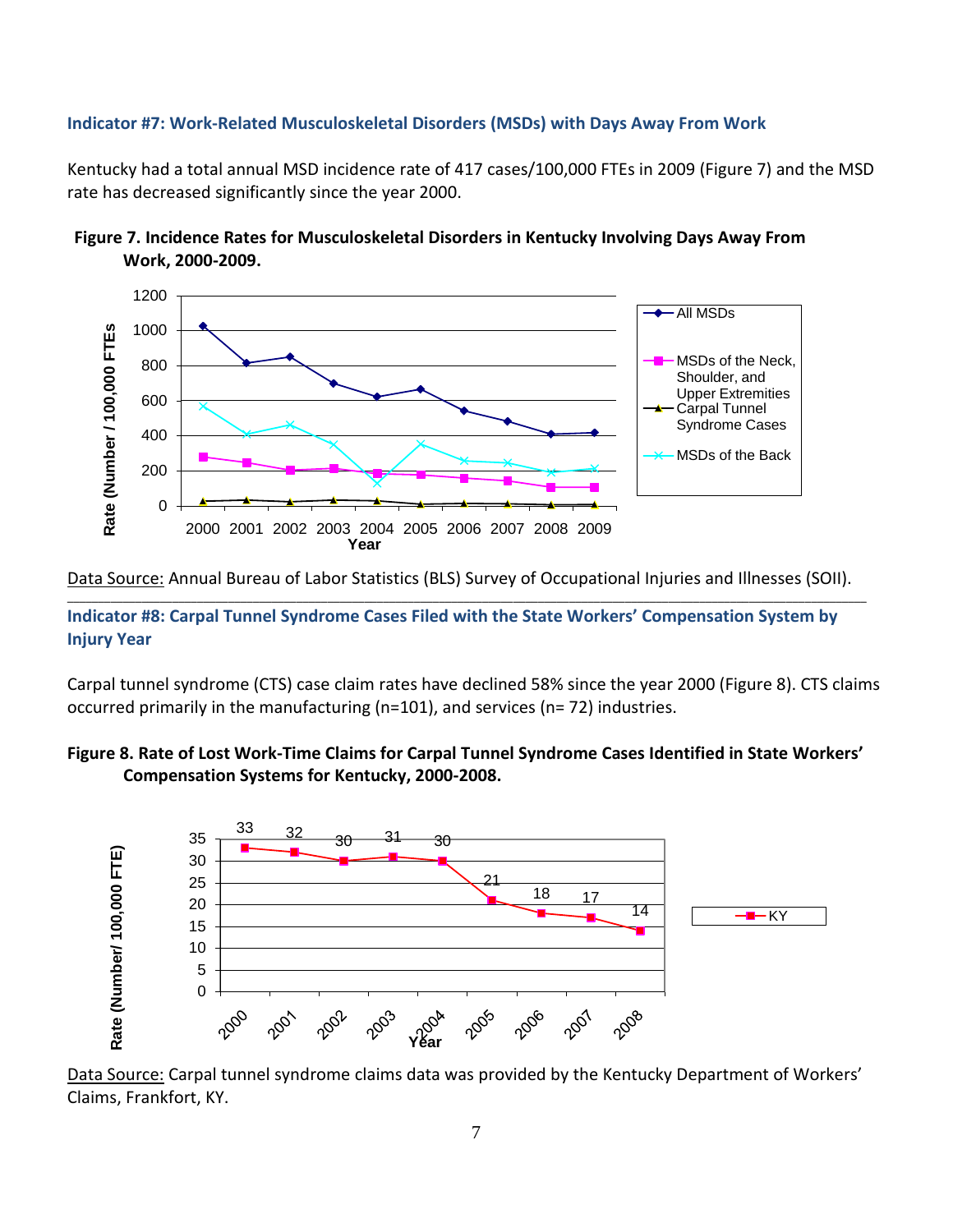#### **Indicator #9: Hospitalization From or With Pneumoconiosis**

The annual age-standardized rate of pneumoconiosis hospitalizations per million residents in Kentucky has remained fairly steady at 572/million in 2008 (Figure 9).





<sup>a</sup> The above rates are based on the number of hospitalizations.

<sup>b</sup>U.S. rates are not yet available for years 2007 and 2008.

Data Source: Kentucky Department for Public Health 837 hospital discharge data.

#### **Indicator #10: Mortality From or With Pneumoconiosis**

The age-adjusted total death rate for pneumoconiosis was 19 per million residents in 2008 (Figure 10).

**Figure 10. Age-Standardized Mortality Rate From or With Total Pneumoconiosis for Kentucky and U.S., 2000-2007<sup>a</sup> .**

\_\_\_\_\_\_\_\_\_\_\_\_\_\_\_\_\_\_\_\_\_\_\_\_\_\_\_\_\_\_\_\_\_\_\_\_\_\_\_\_\_\_\_\_\_\_\_\_\_\_\_\_\_\_\_\_\_\_\_\_\_\_\_\_\_\_\_\_\_\_\_\_\_\_\_\_\_\_\_\_\_\_\_\_\_\_\_



<sup>a</sup>U.S. rates are not yet available for years 2006-2008.

Data Source: State pneumoconiosis mortality data was obtained from the Kentucky Department for Public Health Office of Vital Statistics.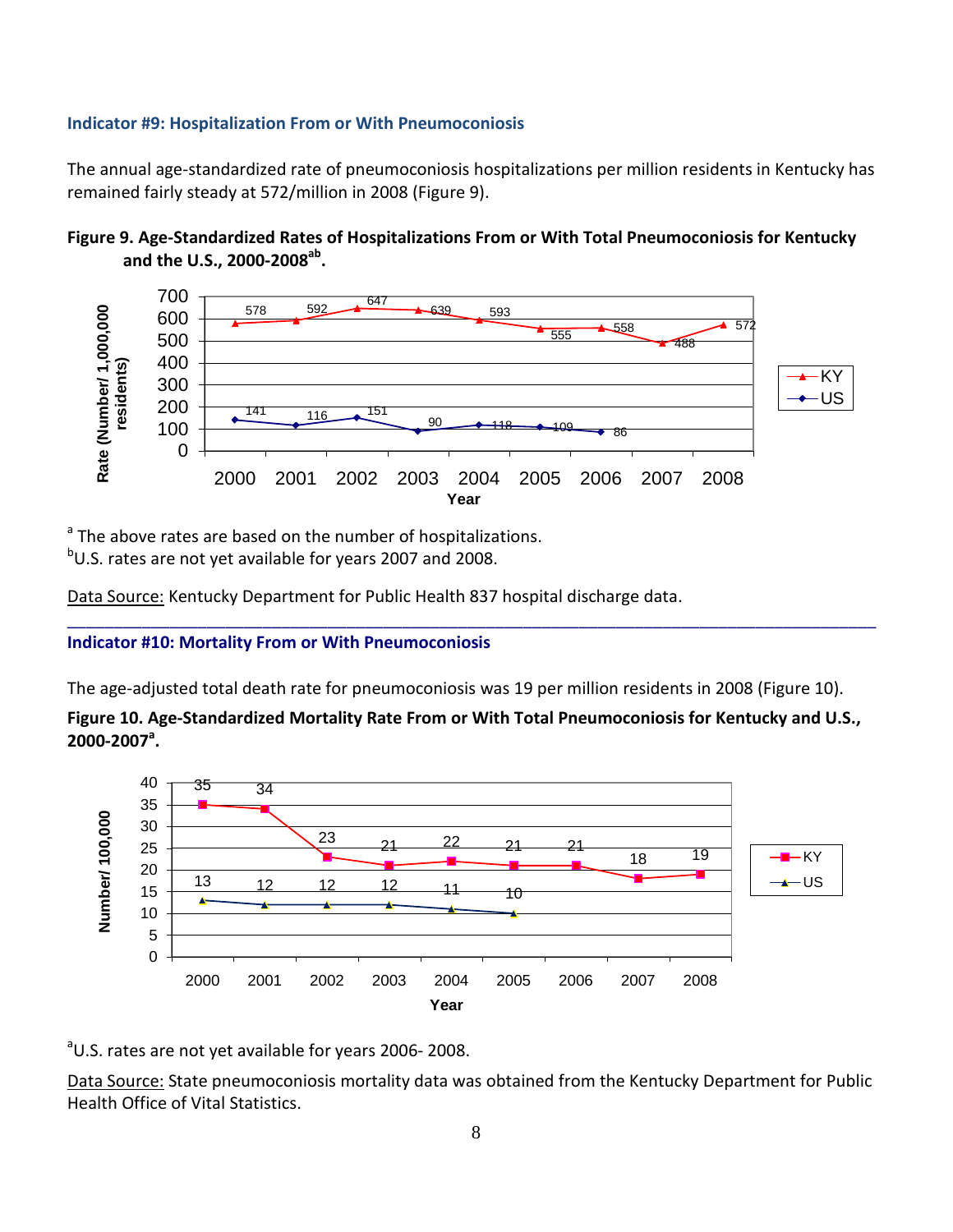# **Indicator #11: Acute Work-Related Pesticide-Associated Illness and Injury Reported to Poison Control Centers**

In 2010, 40 pesticide poisoning cases were reported to the Kentucky Regional Poison Control Center, down from 47 reported in 2009. The annual incidence rate of reported work-related pesticide poisonings in 2010 was 2.1/100,000 FTEs (Figure 11).





<sup>a</sup>U.S. rates are not yet available for years 2007-2010.

Data Source: Kentucky Regional Poison Control Center, Louisville, KY.  $\mathcal{L}_\mathcal{L} = \{ \mathcal{L}_\mathcal{L} = \{ \mathcal{L}_\mathcal{L} = \{ \mathcal{L}_\mathcal{L} = \{ \mathcal{L}_\mathcal{L} = \{ \mathcal{L}_\mathcal{L} = \{ \mathcal{L}_\mathcal{L} = \{ \mathcal{L}_\mathcal{L} = \{ \mathcal{L}_\mathcal{L} = \{ \mathcal{L}_\mathcal{L} = \{ \mathcal{L}_\mathcal{L} = \{ \mathcal{L}_\mathcal{L} = \{ \mathcal{L}_\mathcal{L} = \{ \mathcal{L}_\mathcal{L} = \{ \mathcal{L}_\mathcal{$ 

#### **Indicator #12: Incidence of Malignant Mesothelioma**

The age-adjusted rate of malignant mesothelioma was 14 cases per million residents (37 cases) in 2008, compared to 12 cases per million in 2007 (Figure 12).





<sup>a</sup>U.S. rate data is not yet available for years 2007-2008. Data Source: Kentucky Cancer Registry.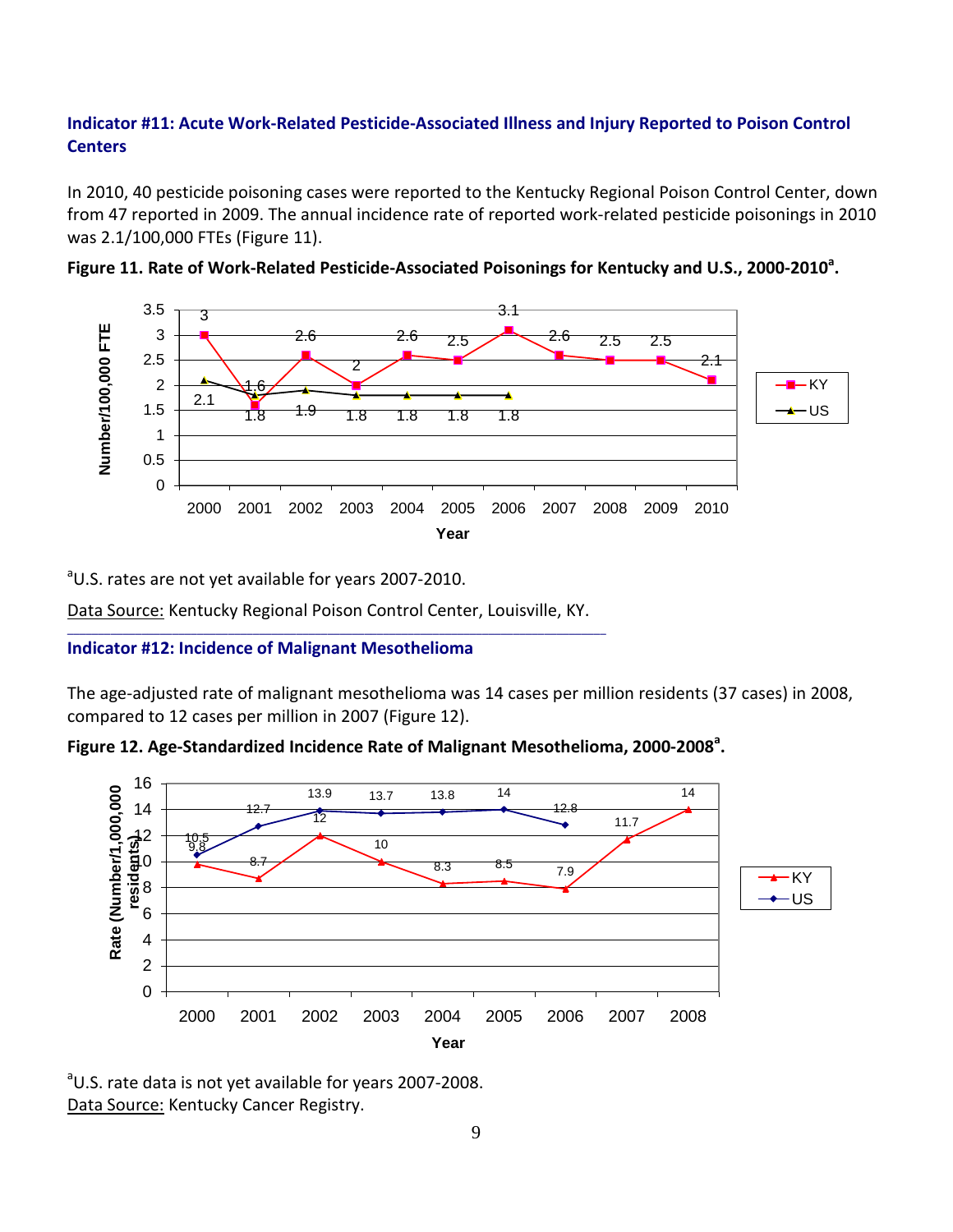#### **Indicator # 13: Elevated Blood Lead Levels among Adults**

Lead exposure is considered elevated in an adult when it reaches 25 µg/dL. The Kentucky prevalence rate of persons with blood lead levels  $\geq 25 \mu$ g/dL could not be determined for the year 2009 due to laboratory reporting inconsistencies.

Data Source: Kentucky Lead Poisoning Prevention Program, Division of Adult and Child Health, Frankfort, KY. US rates were obtained from the NIOSH ABLES program.

#### **Indicator #14: Percentage of Workers Employed in Industries at High Risk for Occupational Morbidity**

The percentage of Kentucky workers employed in high-risk industries for the year 2008 was 28% higher than the percentage of US workers employed in high risk industries (Figure 13) in the year 2008. The industries at greatest risk for occupational injury were the nursing and residential care facilities, air transportation, and couriers and messengers industries.



**Figure 13. Percentage of Workers in Industries with High Risk for Occupational Morbidity, 2008.**

Data Source: Bureau of the Census County Business Patterns (CBP)

\_\_\_\_\_\_\_\_\_\_\_\_\_\_\_\_\_\_\_\_\_\_\_\_\_\_\_\_\_\_\_\_\_\_\_\_\_\_\_\_\_\_\_\_\_\_\_\_\_\_\_\_\_\_\_\_\_\_\_\_\_\_\_\_\_\_\_\_\_\_\_\_\_\_\_\_\_\_\_\_\_\_\_\_\_\_\_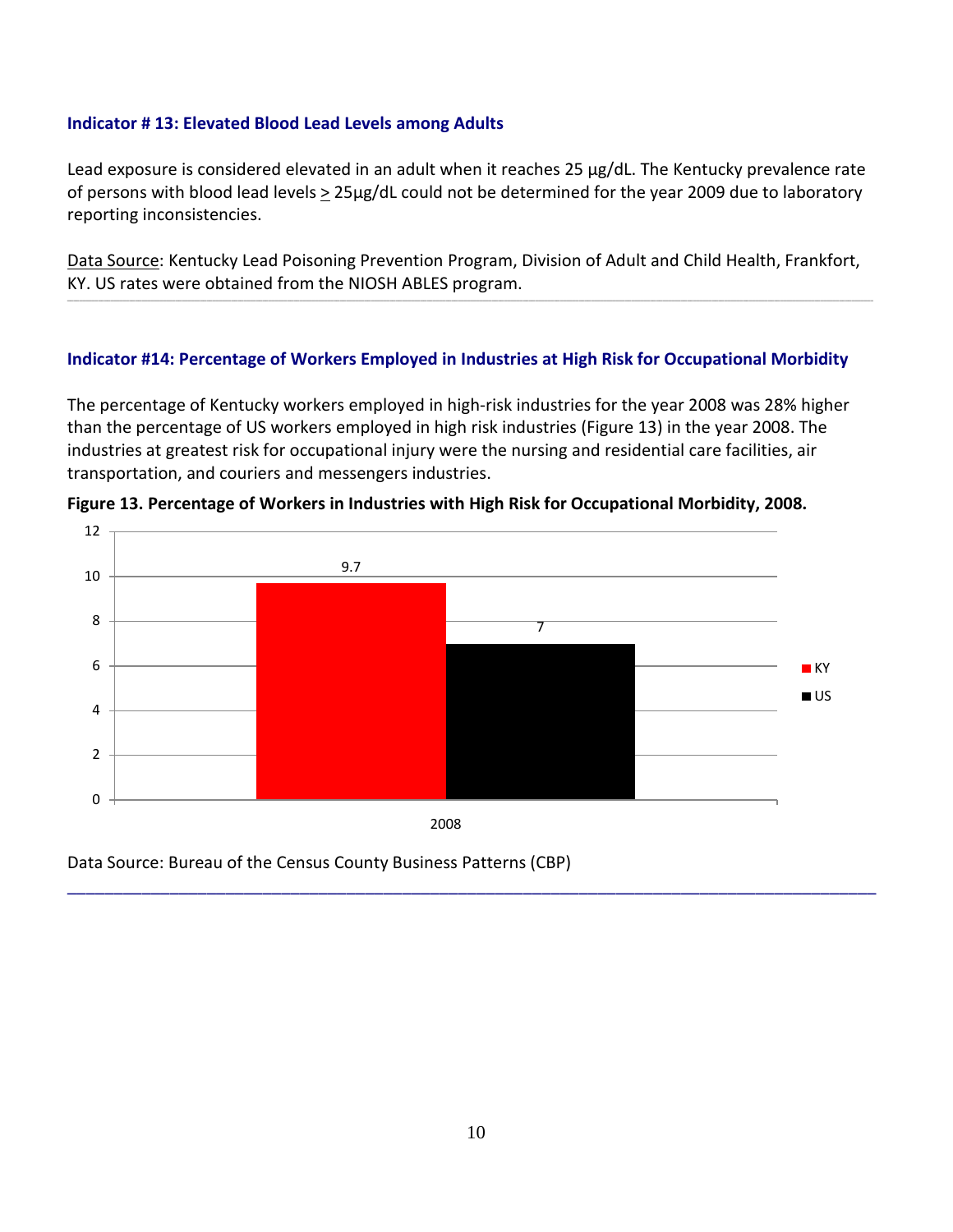# **Indicator #15: Percentage of Workers Employed in Occupations at High Risk for Occupational Morbidity**

The proportion of Kentucky workers employed in occupations at increased risk for occupational injury and/or illness in 2008 was 18%, 28% above the national percentage in high risk occupations (Figure 14). The occupations at highest risk for occupational injuries and illnesses in 2008 were the laborers, and freight, stock and material movers occupation, and the driver/sales workers and truck drivers occupations.



**Figure 14. Percentage of Workers in Occupations with High Risk for Occupational Morbidity, 2008<sup>a</sup> .**

**Indicator #16: Percentage of Workers Employed in Industries and Occupations at High Risk for Occupational Mortality**

The percentage of Kentucky workers employed in industries at high risk for occupational mortality was 18.7% in 2008, and 16.5% in high-risk occupations. The industries at highest risk for occupational mortality were the construction (7.5%), and truck transportation (2.0%) industries, and the driver/sales workers and truck drivers (2.8%), and farmers and ranchers (1.5%) occupations.

| Data Source: Bureau of Labor Statistics (BLS) Current Population Survey (CPS) |
|-------------------------------------------------------------------------------|
|-------------------------------------------------------------------------------|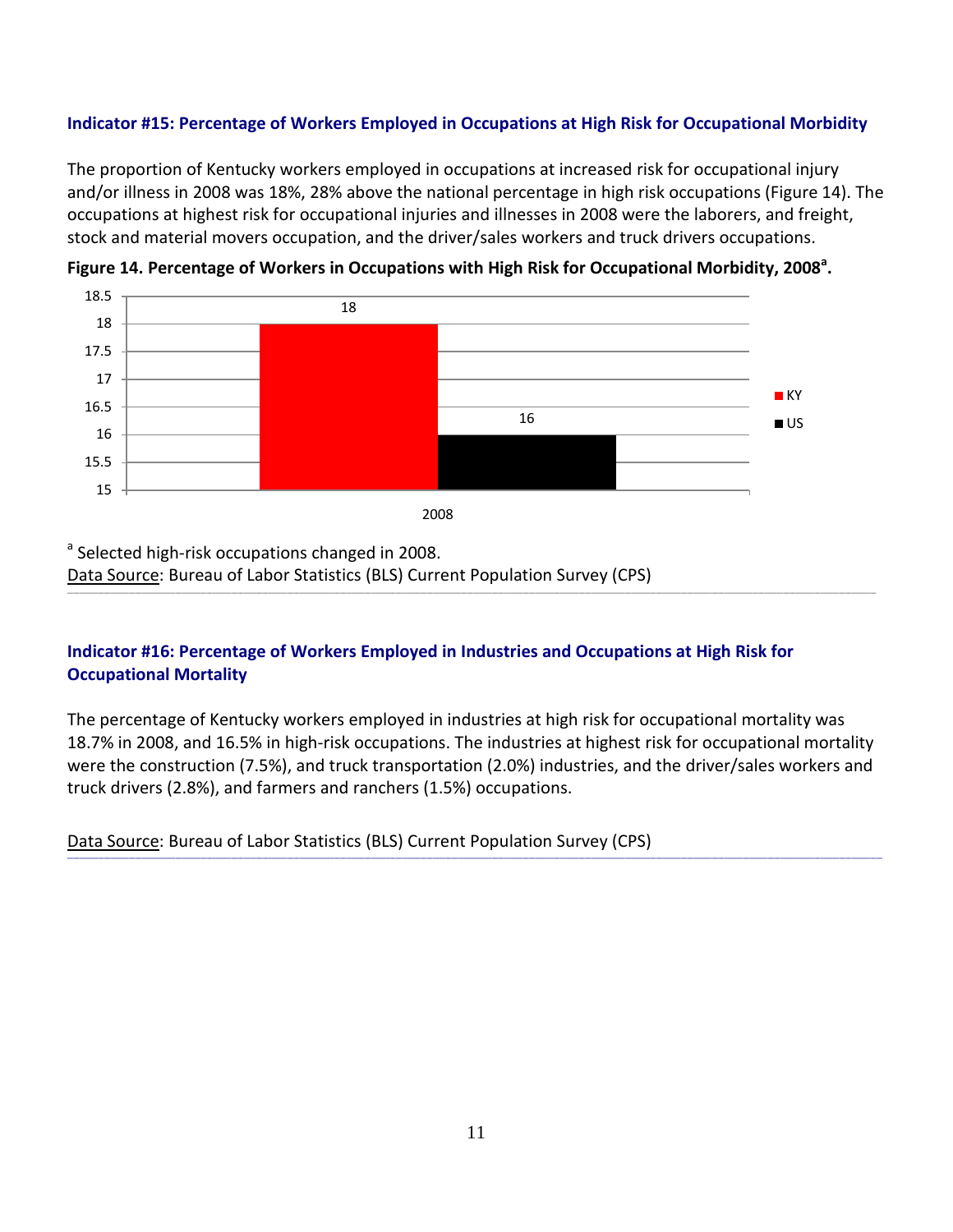# **Indicator #17: Occupational Safety and Health Professionals**

In 2008, the rate of occupational safety and health professionals in Kentucky was 59 professionals per 100,000 workers (Figure 15), up from 57 in 2007.



**Figure 15. Rates of Occupational Safety and Health Professionals in Kentucky, 2003-2008.**

Data Sources: American Board of Preventive Medicine (ABPM) diplomats database, ACOEM annual roster, American Board of Occupational Health Nurses Directory, AAOHN annual roster, American Board of Industrial Hygiene, AIHA member directory, BCSP member directory, ASSE member directory, BLS Current Population Survey.

#### **Indicator #18: OSHA Enforcement Activities in the Private Sector**

In 2008, there were 1,500 establishments inspected by KY OSHA, a slight decrease from 1,546 in 2007. The percentage of establishments under OSHA jurisdiction inspected by KY OSHA in 2008 was the same as in 2007 (1.36% in 2007 and 2008).

Data Sources: OSHA annual reports of total inspections conducted and the number or workers covered by these inspections, BLS statistics on Covered Employers and Wages.

 $\mathcal{L}_\mathcal{L} = \{ \mathcal{L}_\mathcal{L} = \{ \mathcal{L}_\mathcal{L} = \{ \mathcal{L}_\mathcal{L} = \{ \mathcal{L}_\mathcal{L} = \{ \mathcal{L}_\mathcal{L} = \{ \mathcal{L}_\mathcal{L} = \{ \mathcal{L}_\mathcal{L} = \{ \mathcal{L}_\mathcal{L} = \{ \mathcal{L}_\mathcal{L} = \{ \mathcal{L}_\mathcal{L} = \{ \mathcal{L}_\mathcal{L} = \{ \mathcal{L}_\mathcal{L} = \{ \mathcal{L}_\mathcal{L} = \{ \mathcal{L}_\mathcal{$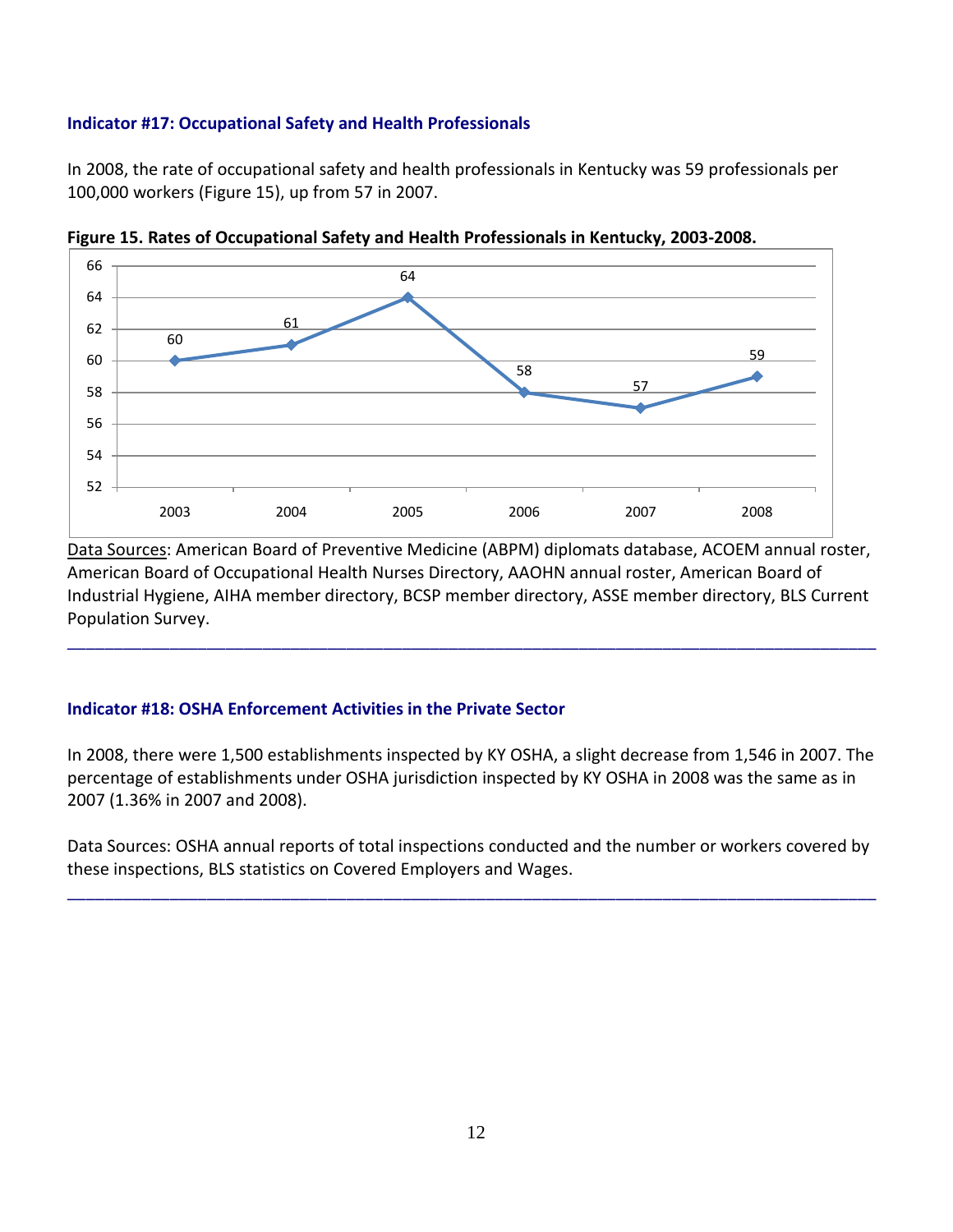# **Indicator #19: Workers' Compensation Awards**

The total amount of workers' compensation benefits paid in Kentucky in 2008, was \$696,185,000. The average amount of workers' compensation benefits paid per covered worker in KY increased to \$398 in 2008 compared to \$368 in 2007 (Figure 16).



**Figure 16. Average Amount of Workers' Compensation Benefits Paid Per Worker in Kentucky, 2000-2008.**

Data Source: National Academy of Social Insurance

#### **Indicator #20: Low Back Disorders**

In 2008, the number of work-related surgical low back disorder hospitalizations for persons 16 years or older was 53 with an annual rate of 2.8/100,000 employees. The annual number of work-related low back disorder hospitalizations for persons 16 years older and above was 76 with an annual rate of 4 hospitalizations per 100,000 employees.

\_\_\_\_\_\_\_\_\_\_\_\_\_\_\_\_\_\_\_\_\_\_\_\_\_\_\_\_\_\_\_\_\_\_\_\_\_\_\_\_\_\_\_\_\_\_\_\_\_\_\_\_\_\_\_\_\_\_\_\_\_\_\_\_\_\_\_\_\_\_\_\_\_\_\_\_\_\_\_\_\_\_\_\_\_\_\_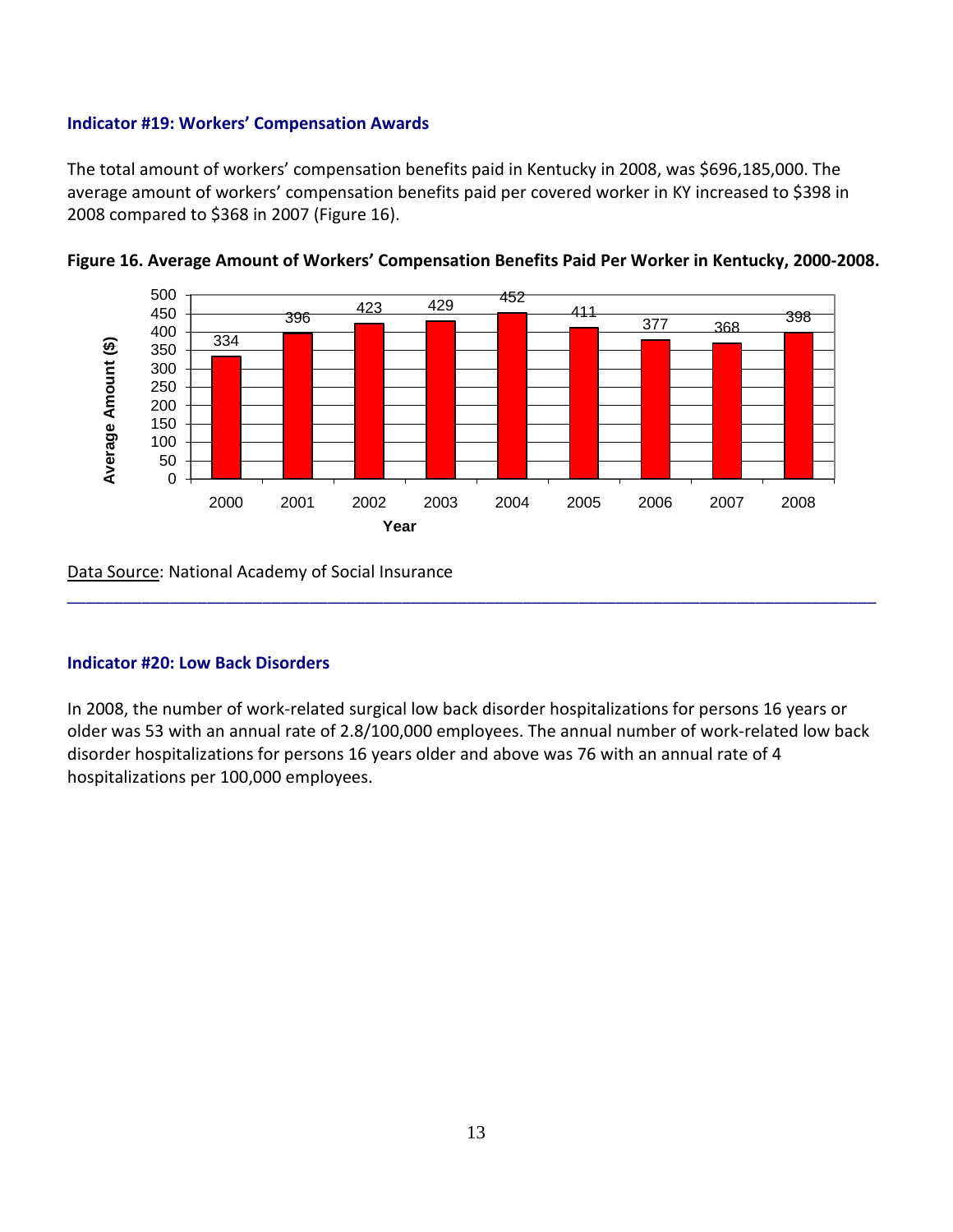# **Indicator #21 (Kentucky-Specific): Fatal and Non-Fatal Occupational Motor Vehicle Collision Injuries**

In 2009, there were 10,841 occupational motor vehicle collisions (MVCs) in Kentucky, decreased from 11,898 in the year 2008; 124 drivers and/or occupants were killed and 2,531 people were injured. The occupational driver motor vehicle fatality rate was 1.3/1,000,000 employed persons in 2009 (Figure 17).





Data Source: Motor vehicle collision surveillance data was obtained from the Collision Report Analysis for Safer Highways (CRASH) database established and maintained by the Kentucky State Police.

**\_\_\_\_\_\_\_\_\_\_\_\_\_\_\_\_\_\_\_\_\_\_\_\_\_\_\_\_\_\_\_\_\_\_\_\_\_\_\_\_\_\_\_\_\_\_\_\_\_\_\_\_\_\_\_\_\_\_\_\_\_\_\_\_\_\_\_\_\_\_\_\_\_\_\_\_\_\_\_\_\_\_\_\_\_\_\_**

# **Indicator #22 (Kentucky- Specific): Occupational Motor Vehicle Collisions- First Reports of Injury and Claims Filed With Workers' Claims by Injury Year**

There were 1,208 occupational motor vehicle collision claims in the year 2009, with an associated driver injury rate of 65 injuries per 100,000 workers (Figure 18).





Data Source: Kentucky Department of Workers' Claims

0 20

40 60

**Rate**

2000 2001 2002 2003 2004 2005 2006 2007 2008 2009

**Year of Injury**